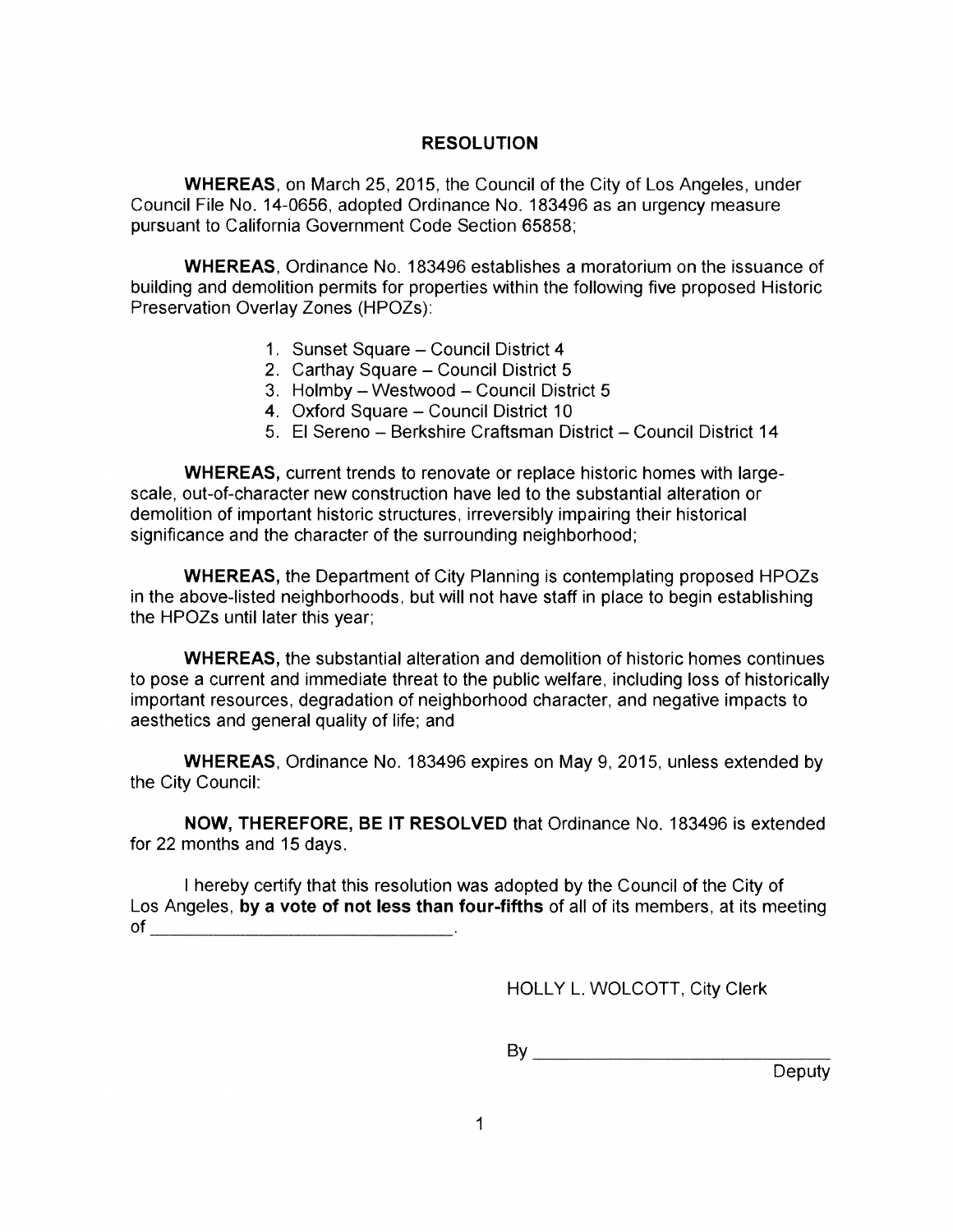## **RESOLUTION**

**WHEREAS,** on March 25, 2015, the Council of the City of Los Angeles, under Council File No. 14-0656, adopted Ordinance No. 183497 as an urgency measure pursuant to California Government Code Section 65858;

**WHEREAS,** Ordinance No. 183497 prohibits the issuance of building permits for the construction of single-family dwellings on RA, RE, RS, and R1 zoned lots in the following neighborhoods where the proposed construction does not meet certain neighborhood-specific criteria:

- 1. Valley Village Council District 2<br>2. South Hollywood Council Distric
- 2. South Hollywood Council District 4<br>3. La Brea Hancock Neighborhood Co
- 3. La Brea Hancock Neighborhood Council District 4<br>4. The Oaks of Los Feliz Council District 4
- 4. The Oaks of Los Feliz Council District 4<br>5. Miracle Mile Council District 4
- 5. Miracle Mile Council District 4<br>6. Larchmont Heights Council Di
- 6. Larchmont Heights Council District 4<br>7. Lower Council District 5 Council Distr
- 7. Lower Council District 5 Council District 5<br>8. Beverlywood Council District 5
- 
- 8. Beverlywood Council District 5<br>9. Inner Council District 5 Council 9. Inner Council District 5 - Council District 5<br>10. Fairfax Area - Council District 5
- 10. Fairfax Area Council District 5<br>11. Bel Air Council District 5
- 11. Bel Air Council District 5<br>12. Faircrest Heights Neighbor
- 12. Faircrest Heights Neighborhood Council District 10<br>13. Kentwood Council District 11
- 13. Kentwood Council District 11<br>14. Mar Vista/East Venice Counc
- 14. Mar Vista/East Venice Council District 11<br>15. Old Granada Hills Council District 12
- Old Granada Hills Council District 12

**WHEREAS,** these residential neighborhoods present unique blends of scale, massing, building setbacks, architectural styles, and landscaping;

WHEREAS, a rapid increase of property values in these neighborhoods has accelerated a recent trend of property owners and developers tearing down original houses and replacing them with hulking, box-like structures or significantly remodeling existing structures with bulky two-story additions that are out of scale with neighboring properties;

**WHEREAS,** the proliferation of such construction continues to pose a current and immediate threat to the public welfare, including degradation of neighborhood character, loss of neighbors' privacy, curtailment of development potential, and negative impacts to aesthetics and general quality of life; and

**WHEREAS,** Ordinance No. 183497 expires on May 9, 2015, unless extended by the City Council: